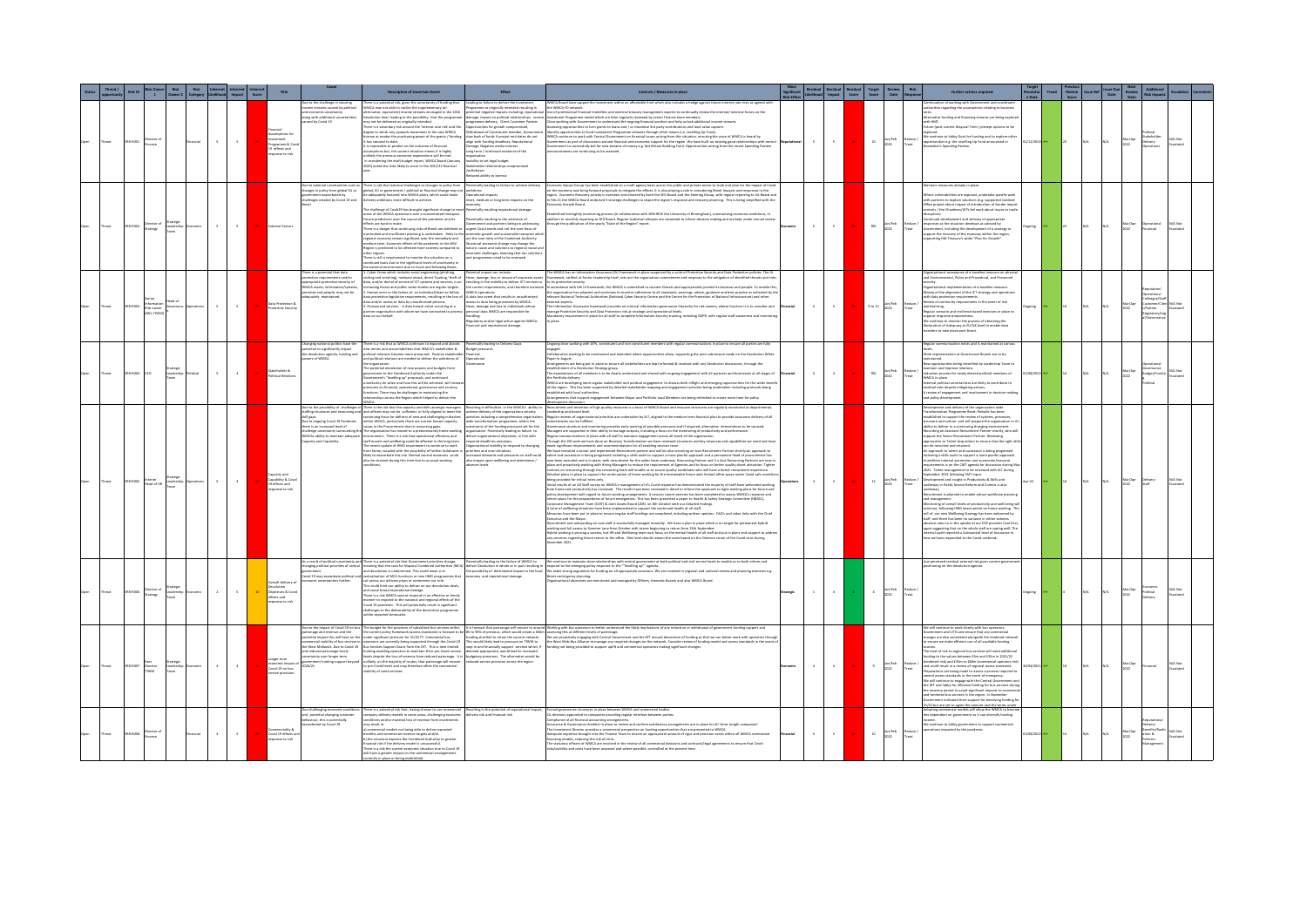|       | 88-8009           | tivities<br>rector                        | elvery                          | $5 -$<br>$\sim$  | Programme<br>Appraisal &<br>. .<br>Assurance -<br>Compliance ti | ue to<br>Higher than originally anticipated<br>nes of business cases and char<br>pests due to the Pandemic<br>The introduction of enhances<br>ontrol requirements increasing<br>ource requirements<br>Uncertainties with capacity in th<br>rt term in the team following | ere is a potential risk that new project and programme<br>oposals are not effectively appraised or assured in line with<br>lution commitments made to Central Government.<br>ess Transformation has resulted in changes in support<br>tures for SAF implementation. In the short term this may<br>we an impact on the capacity to implement and embed the<br>across all WMCA project portfolios<br>s risk may be exacerbated by new funding streams in<br>me to the Covid pandemic                                                                                                                                                                                                                                                                                                                                                                                                                                                                                                                                                                                       | Resulting in the potential of investment decision<br>being made regarding projects and programme<br>rithout adequate appraisal having taken place<br>efore hand.   This could possibly  lead to poor<br>estment decisions and failure to realise<br>nticipated benefits or value for money, hence<br>will have an adverse financial and reputational<br>his would also have the possible impact of no<br>rollance with Gov-<br>his may also impact on the ability of the WMC<br>secure future funding.                                                                                       | An enhanced organisational Single Assurance Framework has been developed and approved by WMCA Board in July 2020. A phases<br>Implementation plan was endorsed by SLT in September 2020 for transition of projects to the new ass<br>work. This started with the<br>vestment Programme and has now expanded to indude a number of portfolios.<br>Neitegration of SAF Implementation group with revised membenhip has been established and will meet on a monthly basis and report progre<br>was to SLT.<br>SAF Implementation Project Manager has now started and is engaging with each Directorates - target date to transition existing portfolios in<br><b>Spring 2022</b><br>SAF annual refresh will be initiated in April with the aim of WMCA Board approvals by September 2022.<br>Saf away al entoni la sui la statistic de port units au mort WKK Roard approxima hyposolog. 2022.<br>Anazones and agental process that have a line and with Konstantyneyes.<br>Anazones and agental process that have a line WKK bet<br>Investment Director is establishing a commercial approach to funding opportunities                                                                                               | $\overline{z}$           | $5 -$        |              | lan/Feb<br>2022<br>$10$           | nitigate risk there are further elements of the SAF that<br>d to be implemented and embedded.<br>L. The SAF implementation has now been approved and a<br>Project Manager will be developing the Project Plan to fully<br>reliout SAF to all WIMCA Portfolios.<br>Continued regular Assurance and Appraisal reporting to 5<br>d ARAC<br>Following the review of internal governance arrangemen<br>embedding of future governance arrangements is ongoing as<br>part of a wider review.                                                                                                                                                                                                                                                                                                                                                                                                                                                                                                                                                                                                                                                                                                                                                                                                            | 1/12/2022 | $20 -$          |     | N/A | Mar/Apr<br>2022 | legulatory<br>leputation                     | ateriality<br>screased in<br>Jul/Aug<br>N/A Not<br>Escalated |
|-------|-------------------|-------------------------------------------|---------------------------------|------------------|-----------------------------------------------------------------|--------------------------------------------------------------------------------------------------------------------------------------------------------------------------------------------------------------------------------------------------------------------------|--------------------------------------------------------------------------------------------------------------------------------------------------------------------------------------------------------------------------------------------------------------------------------------------------------------------------------------------------------------------------------------------------------------------------------------------------------------------------------------------------------------------------------------------------------------------------------------------------------------------------------------------------------------------------------------------------------------------------------------------------------------------------------------------------------------------------------------------------------------------------------------------------------------------------------------------------------------------------------------------------------------------------------------------------------------------------|----------------------------------------------------------------------------------------------------------------------------------------------------------------------------------------------------------------------------------------------------------------------------------------------------------------------------------------------------------------------------------------------------------------------------------------------------------------------------------------------------------------------------------------------------------------------------------------------|--------------------------------------------------------------------------------------------------------------------------------------------------------------------------------------------------------------------------------------------------------------------------------------------------------------------------------------------------------------------------------------------------------------------------------------------------------------------------------------------------------------------------------------------------------------------------------------------------------------------------------------------------------------------------------------------------------------------------------------------------------------------------------------------------------------------------------------------------------------------------------------------------------------------------------------------------------------------------------------------------------------------------------------------------------------------------------------------------------------------------------------------------------------------------------------------------------------------|--------------------------|--------------|--------------|-----------------------------------|---------------------------------------------------------------------------------------------------------------------------------------------------------------------------------------------------------------------------------------------------------------------------------------------------------------------------------------------------------------------------------------------------------------------------------------------------------------------------------------------------------------------------------------------------------------------------------------------------------------------------------------------------------------------------------------------------------------------------------------------------------------------------------------------------------------------------------------------------------------------------------------------------------------------------------------------------------------------------------------------------------------------------------------------------------------------------------------------------------------------------------------------------------------------------------------------------------------------------------------------------------------------------------------------------|-----------|-----------------|-----|-----|-----------------|----------------------------------------------|--------------------------------------------------------------|
| breat | 0008-003          | Head of                                   |                                 | $\sim$<br>$\sim$ | Arrangements &<br>Covid 19 effects<br>cose to risk              | allure to adopt or challenges is<br>dopting and embedding adequa<br>smal governance arrangements<br>ovid 19 may exacerbate potenti<br>sallenges with governance<br>rangements further                                                                                    | y lead to the risk of Failures in effective decision making<br>,<br>rangements. Ineffective or unsuccessful delivery of WMCA<br>jectives and possible legal challenge, impacting on the<br>MCA's ability to meet its obligations and future aspirations.<br>ierent government departments have specified different<br>urance requirements which are adding to pressures to<br>develop bespoke governance arrangements<br>Whilst Government guidance on social distancing has been<br>axed/subsided, WMCA continue to adopt a socially distant<br>hybrid approach to meetings. Allowing only essential<br>ttee/Board members for formal decision-making (for<br>rum) to be present within the physical meeting room. Wit<br>exercy to be present women one preparate meeting noon.<br>In meetings are still held in a transparent way and are live<br>In meetings are still held in a transparent way and are live<br>imed for public engagement.<br>w remains the potential that travel into the region may be<br>ricted if Covid rates within the region increase subst | Leading to potential of: inadequate go<br>rative Financial impact<br>gal/ Regulatory impact<br>(Ivery failures                                                                                                                                                                                                                                                                                                                                                                                                                                                                               | addition an interrated Bisk. Assurance and internal Audit network has been established to share information and intellieence .<br>mprehensive governance arrangements are in place and contained in the WMCA constitution, approv<br>Computerion generates arresponds are plans and catalogue in the wave, computers, approved by the state Appendi<br>The Orient of Law & Constraint principle all an another state and the state of the state of a state American ch<br>(Director of Fisance) and the Montoning Officer (Director of Law & Governance).<br>WIMCA are currently adopting a Hybrid approach to meetings. Allowing current and committee/Board members for formal decision-maki<br>quorum) to b<br>ion-making (fo<br>vironment prevails. Hybrid meetings are being managed on a case by case basis to ensure that they continue to be socially distanced yet qu<br>We continue to review the operation of hybrid meetings to ensure they are working appropriately.<br>With this consideration in place the plan is to continue to accommodate Board meetings at Summer Lane (up to a maximum of 16 if social<br>incing remains in place) or off site where Board meetings have a higher membership | $\overline{\phantom{a}}$ | $\sim$       |              | Jan/Feb<br>2022<br>TBC            | ngoing programme of risk based Internal audits undertal<br>vide an independent review that eove<br>nts and internal policies are adhered to and ren<br>reporate Assurance Team and Governance continue to liais<br>th new functions to establish appropriate assurance and<br>vernance arrangements.<br>Review of Governance has commenced, with initial finding<br>be reported in November 2021.<br>le will continue to monitor national guidance on this from<br>ort and the LGA and work with the Met Authorities to<br>taintain a consistent approach where possible. The<br>Regulations on remote meetings expired on 7th May.<br>Ongoing<br>Although the High Court challenge of professional bodies<br>.<br>Insenting local government legal and professional officer<br>eking to continue with remote meeting was unsuccessful,<br>sment will review the position of the<br>likely that the egy<br>were the maximum. We consider the position of the<br>lation in the next year.<br>I such time as the legislation is revised meeting<br>ndance will continue to be managed on a case by case<br>is with the support of the Assets Team                                                                                                                                                   |           | $12-1$          | N/A | N/A | Mar/Apr<br>2022 | Dperations<br>Delivery<br>Legal<br>Rendatory | N/A Not                                                      |
| hreat | 201-2011          | d Skills                                  | nterim<br>fead of HR Operations | $\sim 4$<br>$-4$ | Capacity of<br>Leadership Tear                                  | w to potentially challenges in<br>ecruitment coupled with excessiv<br>orkloads which may be exacerba<br>the on going Pandemic                                                                                                                                            | here is a potential risk that the capacity of the Leadership<br>ram may not be sufficient to enable business decisions to be<br>de in a timely manner.<br>This risk may be exacerbated by the departure of two of the<br>three Statutory Officers for the CA if those vacant positions<br>not filled in a timely manner<br>ase refer to risk ref SRR-ROOS for information on Covid 29<br>ffects and respons                                                                                                                                                                                                                                                                                                                                                                                                                                                                                                                                                                                                                                                              | Resulting in difficulties in the WMCA's ability to<br>achieve delivery of the organisations priority<br>activities . Leading to potential delays in delivery.                                                                                                                                                                                                                                                                                                                                                                                                                                | Leadership team is fully established with key individuals who have an expertise in their specific field and have established relations with key<br>stabeholden to support the continued delivery of the WMCA agends.<br>Continued ov<br>.noitnsvis<br>Corporate Management Team of Heads of Service has been established to provide additional leadership capacity and support to the Strategic<br>adenha Tem by providing regular everythy of experimentate policy, development and performance.<br>Integrated Performance Management Framework has been established to provide SLT with early trigger warnings affecting delivery.<br>An interts transite transite covernance took up pois ouring the air were of may usua and no completed a but necessary<br>A percent Caroline complete the supported and a state of the place with advertised permeaned post Christ<br>dover period                                                                                                                                                                                                                                                                                                                          | $\mathbf{z}$             | $\sim$       |              | Jan/Feb<br>2022<br>$\mathbf{G}$   | Close working arrangements in place with member authorit<br>n order for all parties to provide mutual support as require<br>Following appointment of an interim Director of Law and<br>overnance who took up post during the first week of May<br>slans are now underway for recruitment of a permanent<br>lacement for the role later in the year.<br>eview of phase 1 of business transformation is set for<br>ctober 2021<br>Reduce /<br>Treat<br>Feb-22<br>There is an ongoing review of governance also to enable<br>decision making and cross authority process works to best<br>decision making and cross authority process works to best<br>sency.<br>re is an increased focus on res<br>surcing in the following<br>ireas: HR, Commercial & Investment and Strategy.<br>Norkforce and succession plan will be in place for end of<br>leptember and will focus on specialist skills and recruitme<br>n. this risk can now be managed.                                                                                                                                                                                                                                                                                                                                                     |           | 12              |     |     | Mar/Apr<br>2022 | Delivery<br>Staff                            | N/A Not<br>Escalated                                         |
| hreat | 10.0012           | lousing and                               | Director<br>TRANA               | $\sim$<br>$\sim$ | WMCA Resilienc                                                  | here is a possibility that irrenal<br>nts and circumstances affec<br>WMCA services, buildings and<br>ses.<br>pected events or operating                                                                                                                                  | uning that WMCA may not be able to respond in an<br>tive and timely manner to events that have the potential<br>t operations and activities, causing service outages. A<br>tially that WMCA cannot respond in an effective and                                                                                                                                                                                                                                                                                                                                                                                                                                                                                                                                                                                                                                                                                                                                                                                                                                           | Which may lead to the potential of negativ<br>mpacts on operational delivery and<br>in throughout the or<br>roact on service delivery which m                                                                                                                                                                                                                                                                                                                                                                                                                                                | business continuity framework and programme exists and continues to be advanced to ensure that WMCA can respond to any business dis-<br>timely manner.<br>rid working arrangements and increased resilience from communications methods put in place as a result of remote working have provided<br>gation of some of these effects<br>dent management team and out of hours On Call arrangements are in place with alternative workspace identified at altern<br>tions.<br>pendent review by Internal Audit provided 'substantial' rating for corporate business continuity arrangements.<br>lahing bunken contructy reanrents and embedding the programme within the business.<br>Consistent messaging and comms throughout organisation prograss updates and review of risk exposure. Major even<br>suociated governance struct                                                                                                                                                                                                                                                                                                                                                                                 | $\overline{\phantom{a}}$ | $\mathbf{1}$ |              | Jan/Feb<br>2022<br>$\mathbf{6}$   | ing business continuity awareness and embedding the<br>arouramme within the business, a 'task and finish' group ha<br>en established which is being lead by the FM team to<br>riew and refresh our business continuity key documents.<br>we all staff updates' measures continuity we would have a<br>tablished and a new business continuity teams alle is being<br>tablished with ICT. All incidents are now reported to CMT<br>tablished with ICT. All incidents are now repo<br>as part of the 'organisational health' dashboard and share<br>with 'Security Steering Group'. FM are now working closely<br>with Network Resilience to share best practice on TfWM pla<br>ICT to review disaster recovery plan to ensure con:<br>etween ICT and operational requirements are met and to<br>Reduce /<br>Treat<br>update following Covid-19 and in light of the new remote<br>Ongoing Q4<br>2021/22<br>working policies and procedures<br>working geometric and procedures.<br>What a many consider the model of the state of the back and finite part of<br>the back and finitive group for this to look at the IT DR plan in<br>the back and finitive group for this to look at<br>Phase 3 of the plan is the development of a wider corporat<br>and organisational resilience plan (Q4 2021) |           |                 |     | N/A | Mar/Apr<br>2022 | Darnage<br>Legal/Reg                         | N/A Not                                                      |
| hreat | 103-0013          | tead of                                   | t Leadership Programme          | $\sim$<br>$4-$   | Reputation                                                      | .<br>Failure to adopt effective and<br>efficient processes including dear a                                                                                                                                                                                              | May lead to the risk that the reputation of the WMCA may be componed<br>as if the organization does not present theil as, or deliver an, effect<br>the and efficient organization resulting in order of the state of the<br>state depe<br>oposals run by partners, for example the Commonwealth<br>Games, or parts of the transport network, the operation of<br>Arms Length Companies or high profile sporting or cultural<br>ents in the region; the WMCA needs to manage the addit<br>drect reputational risks that are posed by association wit<br>mus proposed risk involved in that there is a wider<br>exception that the WMCA is accountable for more than it is,<br>e. Delivery of the Commonwealth Games.<br>ternal political and economic uncertainties may potentially<br>sternal pol<br>ntribute to residual risk.                                                                                                                                                                                                                                          | Leading to the potential of negative media<br>coverage and poor stakeholder perception<br>Resulting in the possibility of Reputational<br>Resulting in the possibili<br>damage to the WMCA.<br>Ivery gaps                                                                                                                                                                                                                                                                                                                                                                                    | An organisational communications strategy is due to be approved by SLT and will be regularly reviewed. The communications strategy outlines<br>priceptes, dijectives, channels and deliver etc.d rebust connections in . The comm<br>rossaging is delivered by all, at all times.<br>Head of Communications and all WACA spokespersons provided with readis training.<br>Regional Communications Group established ensuring the sharing of best practice and to facilitat<br>inships with key partners.<br>Progress of financial contributions monitored to enable coverage of all WMCA successes or early intervention of possible challenges.<br>ase engagement with wider organisations with ongoing management and forward planning of all communication activities<br>/7 Media Office is available.                                                                                                                                                                                                                                                                                                                                                                                                           | $4 -$                    | $\sim$       | $\mathbf{r}$ | Jan/Feb<br>2022<br>$\sim$         | imunications strategy is reviewed regularly to ensure it i<br>sistent with the organisation's corporate objectives.<br>are that major regional initiatives e.g. Commonwealth<br>ses have clear and transparent governance arrangement<br>T are taking on responsibility for ensuring positive<br>donships with key partners.<br>fullding better relationships with journalists and a conti-<br>duce /<br>programme of staff training to ensure they are delivering best N/A                                                                                                                                                                                                                                                                                                                                                                                                                                                                                                                                                                                                                                                                                                                                                                                                                       |           |                 |     |     | Mar/Apr<br>2022 | olitical<br>takeholde                        | N/A Not                                                      |
| hreat | SRR-R014 Director |                                           | rogramme<br>Jelivery            | $\sim$<br>$\sim$ | Commonwealth<br>Games Regional a                                | allure of the WMCA to secure<br>quate financial resources                                                                                                                                                                                                                | There is a risk that the cost of resources to strengthen the local The BAU Public Transport Network and it's<br>d regional transport retwork, under the extraordinary one-off recovery period as a result of COVID-19<br>mands of the Commonwealth Games cannot be met entirely (medium/long term) may not be sufficient to<br>by the agreed Organising Committee (OC) operations budget.<br>Additionally the current impacts on the BAU PT Network and it's<br>recovery period as a result of COVID-19 (medium/long term)<br>may not be sufficient to support proposed PT strengthening                                                                                                                                                                                                                                                                                                                                                                                                                                                                                 | support proposed Public Transport strengther<br>plans. Potentially resulting in delivery challeng<br>nd reputational damage to the CA.                                                                                                                                                                                                                                                                                                                                                                                                                                                       | TNWM chairs the multi-agency Joint Transport Group (/TG) which includes relevant central Government departments (DCMS, DFT), Local Authoritie<br>and the OC. WMCA CEO and TfWM MD are members of the Chief Executive Officers Group (CEOG) for the Games. Budget for Transport Operatio<br>was agreed with HMG as part of its Major Project Review Group and TfWM continues to work in partnership with 82022 to develop and deliver a<br>executive manners operation across the region for Spectators for Games time. An integrated Transport Programma, cost plus and final<br>management processes have been developed that supports the formal funding agreement and pr<br>ons that fall und<br>ny nan ha drawn down                                                                                                                                                                                                                                                                                                                                                                                                                                                                                           | $\mathbf{3}$             | $\sim$       | 12           | Jan/Feb<br>2022<br>$\mathbf{z}$ . | We are continuing to work in partnership with Govern<br>the Organising Committee, Birmingham City Council, other<br>horities and operators to ensure a successful Games for<br>te region. The impact of COVID-29 on this programme of<br>rock has been reviews and is reflected in the risk scoring, W<br>now mass were and cross-partner in the inpactivities through the assessing and mitigating these impactivities through the programme and cross-partner as part of the Games Governance. The recovery of the PT Network and it's<br>Reduce /<br>Treat<br>lopment of Games time service levels to enable<br>igations planning as we progress towards delivery in 202                                                                                                                                                                                                                                                                                                                                                                                                                                                                                                                                                                                                                       | 0/05/2021 |                 |     |     | Mar/Apr<br>2022 | elvery<br>/Programme<br>Delvery              | N/A Not<br>Escalated                                         |
|       | 201-0015          | Irowth and<br>'ublic<br>Service<br>Reform | Programme<br>Delivery           | $\sim$<br>$\sim$ | Delivering the 204<br>Carbon Budget                             | Due to a variety of challenging and<br>ancertain structural and ope<br>ictors - including the pace of<br>transition within key industries and<br>ectors, and the scale of governm<br>stment and legislation                                                              | is is a collective regional commitment (relevant across the<br>three LEP areas) is underpinned by a number of pre-condition<br>ninants that are outside of WMCA's direct control                                                                                                                                                                                                                                                                                                                                                                                                                                                                                                                                                                                                                                                                                                                                                                                                                                                                                         | and economic terms. The potential impacts are:<br>lementia. This increases pressure on NHS<br>nources e.g. increase hospital admissions<br>contributing to lower productivity in the regio<br>due to work absence for health reasons<br>exacerbating health inequalities as certain<br>groups in society are more susceptible to high<br>evels of air pollution e.g. elderly, children, the<br>evens or an possuom e.g. exemp, umarento, unue<br>with disabilities, lower income groups who bend<br>to live in housing in urban areas near roads<br>= Potential disruption to supply chains. | here is not the WMX members and partners will are more produced implication for the region as . Annual monitoring of progress will be put to produce the WMX transforment Trans, who have also undertain to synchrome the carb<br>nd economic terms. The potential impacts are: programme for implementing an environmental recovery). Actions from this paper are now being taken forward and a five Year Plan was presented.<br>• contributing to dimate change w<br>realizating towards when particularly in the College Constitution of the formula constitution of the final constitution of the constitution of the constitution of the constitution of the constitution of the constitution o                                                                                                                                                                                                                                                                                                                                                                                                                                                                                                               | $\mathbf{z}$ .           | $\sim$       |              | Jan/Feb<br>2022<br>$10\,$         | The next steps for the delivery of the climate change work will<br>be to develop a Five Year Action Plan (there will be 4 of these<br>n total, up to 2041). This will set out clearly the policies and<br>westments required to adhere to the carbon reduction<br>metable. This was presented to the CA Board in March (an<br>pproved), along with the actions that need to be taken to<br>art delivery of the plan. Next steps are to implement this<br>e continue to press the Government for additional fundi<br>e sometime to press and environment in connection with<br>y review of public spending.<br>Iditional resourcing of both the work and the team will be<br>Iditional resourcing of both the work and the team will be<br>important for delivery as we go forward, although there<br>should be recognition of the additional 10 roles that have<br>been recruited to that will enable an accelerated delivery of<br>the work in the Five Year Plan than would otherwise be the<br>ase. The Five Year Plan has identified an initial figure of<br>£4.7bn of investr<br>nent required to 2026. This is not all fina<br>hat will be required by the public sector                                                                                                                    |           | 10 <sub>2</sub> |     |     | Mar/Apr<br>2022 | rviranm<br>eaple                             | N/A Not                                                      |